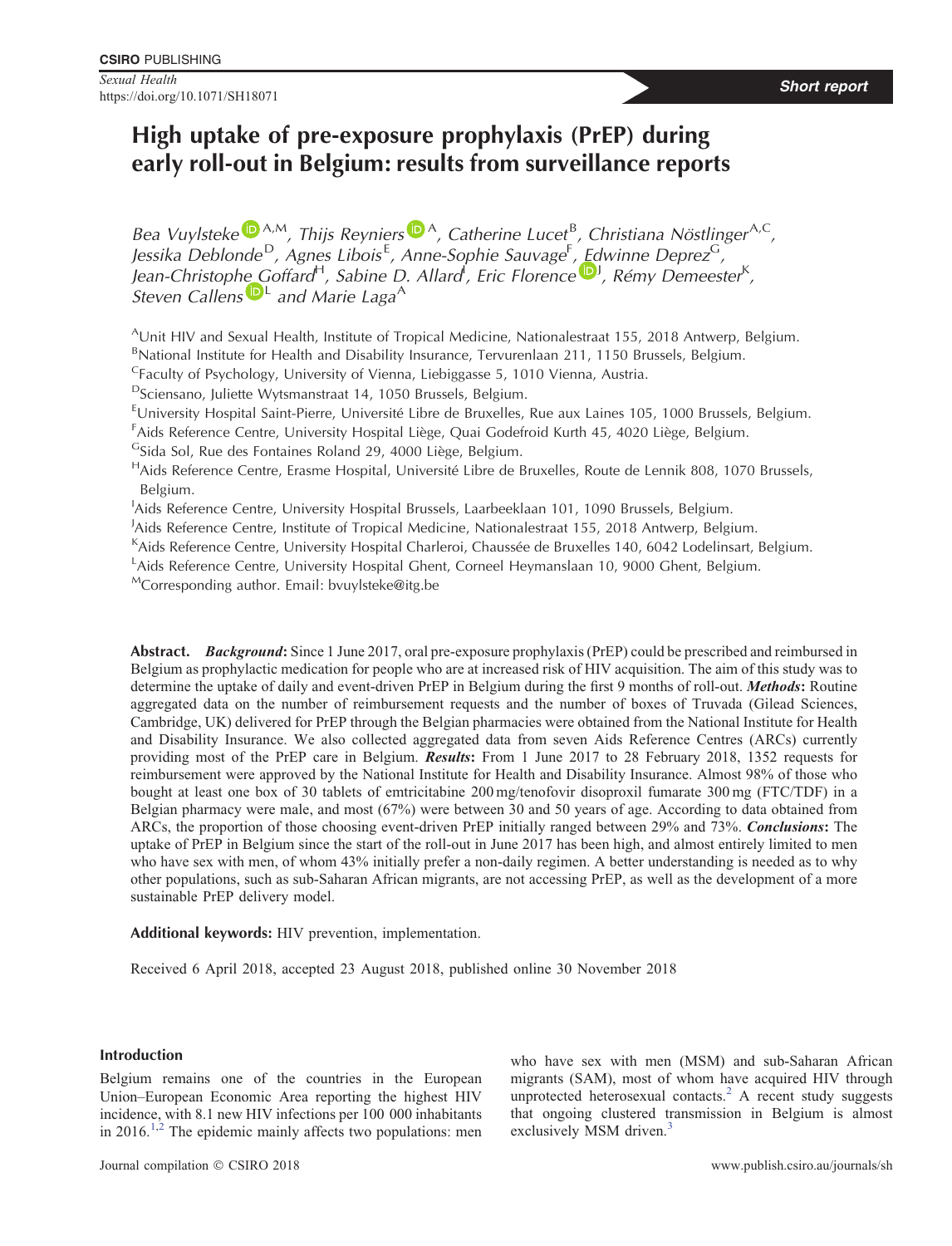Pre-exposure prophylaxis (PrEP) is an efficacious tool to prevent HIV, as evidenced by several trials.<sup>[4,5](#page-3-0)</sup> Hence, the European Medicines Agency (EMA) approved Truvada (Gilead Sciences, Cambridge, UK) (emtricitabine 200 mg/ tenofovir disoproxil fumarate 300 mg; FTC/TDF) as daily PrEP in August 2016.

In 2013, Belgium launched a national HIV Plan that included the development of a framework for pilot PrEP projects and operational research on PrEP feasibility.<sup>6</sup> A PrEP demonstration study 'Be-PrEP-ared' was set up to evaluate uptake, acceptability and feasibility of using and adhering to two regimens of PrEP (i.e. choosing between daily or event driven).<sup>[7](#page-3-0)</sup> The latter involves taking PrEP before, during and after a sexually active episode.<sup>5</sup> Starting in September 2015, the study enrolled 197 MSM and three transgender women at high risk of HIV. Data collection was completed in June 2018.

In 2016, a Belgian PrEP task force was set up to advise policy makers on PrEP roll-out and discuss provider-related issues about PrEP. The task force includes community organisations, academic institutions and Aids Reference Centres (ARCs), which are specialised clinics that provide multidisciplinary HIV care geographically distributed across Belgium.

Since 1 June 2017, Truvada could be prescribed and reimbursed as prophylactic medication for people who are at increased risk of HIV acquisition. Belgium has been one of the first European countries, next to France, Norway and Scotland, to roll-out PrEP.

Current reimbursement procedures stipulate that candidates for PrEP make an appointment in one of the 11 ARCs. During the first visit, HIV and renal function tests are performed to confirm HIV-negative status and to assess exclusion criteria for the use of FTC/TDF. In case of eligibility, physicians fill out a request for reimbursement to be submitted to the social health insurance company of the future user (see Box [1](#page-3-0)). The approval is attributed for 1 year, renewable and sent to the candidate by post. During the first or second visit, the physician or a counsellor assists the candidate in choosing

between daily and event-driven PrEP on the basis of individual needs and risk behaviour. The medical prescription together, with the authorisation of reimbursement, entitles the user to buy Truvada at a maximum price of  $\epsilon$ 11.90 for 30 tablets. The PrEP user needs to attend the ARC every 3 months for check-ups.

This paper reports on the uptake of daily and event-driven PrEP in Belgium during the first 9 months of roll-out.

## **Methods**

Routine aggregated data were obtained from three independent data sources. The National Institute for Health and Disability Insurance provided data on the monthly number of reimbursement requests authorised from June 2017 to February 2018 and the monthly number of boxes of Truvada delivered for PrEP through Belgian pharmacies from June to November 2017. Finally, we sent a simple data collection tool to early adopting ARCs in order to obtain the number and main characteristics of people initiating PrEP in their centres up to February 2018. Data collected during the PrEP demonstration project were not included in this analysis.

# **Results**

From 1 June 2017 to 28 February 2018, 1352 requests for reimbursement were approved by the National Institute for Health and Disability Insurance (Fig. [1\)](#page-2-0). During the first 9 months of roll-out, approximately 150 patients per month have been enrolled in the program. The number of boxes of Truvada (30 tablets per box) sold in Belgian pharmacies on PrEP prescription increased gradually from 105 in June to 607 after 5 months.

Among the 698 people who bought at least one box of 30 FTC/TDF tablets in Belgian pharmacies between 1 June and 30 November 2017, 683 (97.9%) were male, 4 (0.6%) were female and sex was not known for 11 (1.6%). Users' median age was 38 years, with a minimum of 19 years and a maximum of 70 years. Most (67%) were between 30 and 50 years of age.

By 28 February 2018, seven ARCs providing most of the PrEP care in Belgium reported a total number of 1050 people

#### **Box 1. Criteria for reimbursement of pre-exposure prophylaxis (PrEP) in Belgium<sup>A</sup>**

#### **Criteria allowing re-imbursement in Belgium:**

- \* For men who have sex with men
	- \* Having had unprotected anal intercourse with at least two partners in the past 6 months
	- \* Having had multiple sexually transmissible infections in the past year
	- \* Having taken post-exposure prophylaxis in the past year
	- \* Using psychoactive substances during sexual activities
- Other people at high risk of HIV
	- \* People who inject drugs and share needles
	- \* Sex workers who are exposed to unprotected sex
	- \* Partners of HIV-positive people without viral suppression

AFrom Rijksinstituut voor ziekte – en invaliditeitsverzekering ([http://www.inami.fgov.be/nl/themas/kost-terugbetaling/door-ziekenfonds/](www.inami.fgov.be/nl/themas/kost-terugbetaling/door-ziekenfonds/geneesmiddel-gezondheidsproduct/terugbetalen/specialiteiten/wijzigingen/Paginas/geneesmiddelen-PrEp-HIV.aspx#.WqErna0zU3E) [geneesmiddel-gezondheidsproduct/terugbetalen/specialiteiten/wijzigingen/Paginas/geneesmiddelen-PrEp-HIV.aspx#.WqErna0zU3E](www.inami.fgov.be/nl/themas/kost-terugbetaling/door-ziekenfonds/geneesmiddel-gezondheidsproduct/terugbetalen/specialiteiten/wijzigingen/Paginas/geneesmiddelen-PrEp-HIV.aspx#.WqErna0zU3E), accessed 5 September 2018).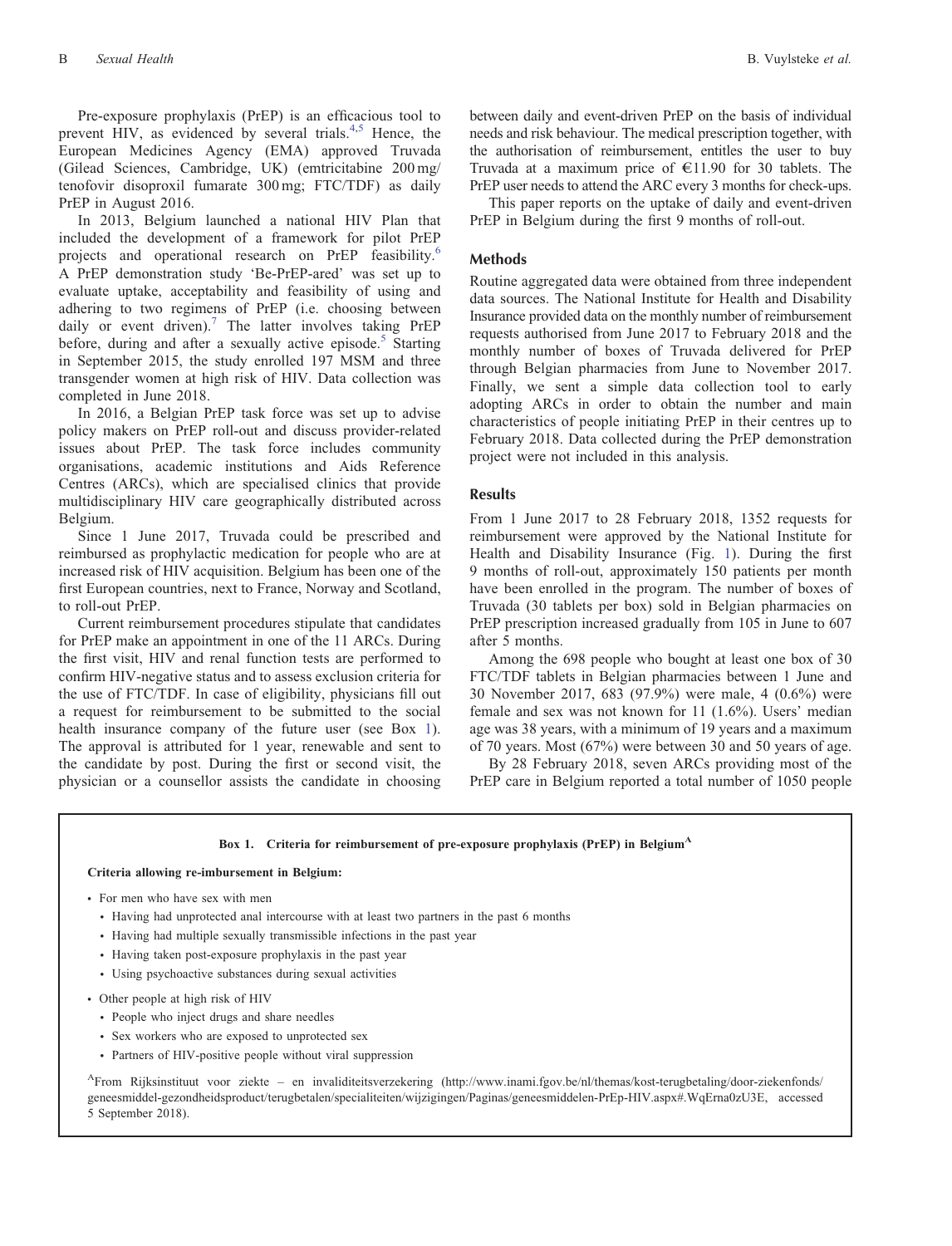<span id="page-2-0"></span>who started PrEP, almost all MSM. Forty-three per cent preferred the event-driven regimen at their first visit, but there was wide variation across the centres, ranging from 29% to 73% (see Table 1).

## **Discussion**

The uptake of PrEP in Belgium since the start of the roll-out in June 2017 has been high, and almost entirely limited to MSM, of whom 43% initially prefer a non-daily regimen.

Triangulation of data from the National Institute for Health and Disability and from seven ARCs shows a steady increase in new PrEP users since June 2017, with an estimated number of 1352 PrEP users after 9 months of roll-out. These figures do not include people who do not have a health insurance or who buy PrEP through other channels, indicating that the total number of PrEP users in Belgium may even be higher. In comparison, 1077 PrEP users were registered during the first 27 weeks of PrEP roll-out in France (November 2015–May



**Fig. 1.** Cumulative number of new authorisations for reimbursement issued and the number of boxes of Truvada (Gilead Sciences, Cambridge, UK) (30 tablets in each box) delivered in Belgian pharmacies for pre-exposure prophylaxis (PrEP) indication.

2016), a country with an almost sixfold greater population than Belgium.<sup>[8](#page-3-0)</sup> Increasing awareness about PrEP in Belgium as a result of the demonstration project and a strong coalition between community organisations, HIV clinical centres and prevention organisations may have contributed to this high uptake.

Interestingly, almost half (43%) the Belgian PrEP users preferred event-driven PrEP at the start, which is higher than the  $23\%$  found in our Belgian demonstration project.<sup>9</sup> In the demonstration project, men choosing a non-daily regimen had a lower risk profile and reported to be better able to anticipate their risk of HIV. It is likely that compared with a study, the roll-out of PrEP attracts more users with a lower risk of HIV. This may explain the higher preference for event-driven regimens, which may better suit the prevention needs of MSM with less frequent sexual risk taking. In France, where both daily and event-driven PrEP have been provided since 2015, approximately 6 of 10 PrEP users take event-driven PrEP.<sup>[8](#page-3-0)</sup> However, MSM in France may be more familiar with this dosing regimen as a result of the Ipergay study design, which offered only event-driven PrEP to participants.<sup>5</sup> The high proportion of event-driven users in Belgium may explain the differences observed between the cumulative number of authorisations for reimbursement and the monthly number of boxes of Truvada delivered, which is lagging behind. We hypothesise that because event-driven users need less Truvada than daily users, they may delay refilling prescriptions.

Our report shows that SAM are heavily underrepresented among early PrEP users in Belgium. This is also the case in France, where PrEP has been available since November 2015 to any person with substantial HIV risk and, thus far, over 95% of people using PrEP are MSM.<sup>[10](#page-3-0)</sup> Based on our experience with implementing HIV prevention among migrants communities from sub-Saharan Africa in Flanders, we assume that PrEP use may face specific barriers (i.e. overall low HIV prevention demand and cultural challenges).<sup>[11](#page-3-0)</sup> Further research is needed to explore knowledge gaps and potential cultural barriers (e.g.

#### **Table 1. Number and characteristics of pre-exposure prophylaxis (PrEP) users in seven Aids Reference Centres (ARCs) in Belgium (up to 28 February 2018)**

ITM, Institute of Tropical Medicine; CHU, Centre Hospitalier Universitaire (university hospital); UZ, Universitair Ziekenhuis (university hospital); SAM, sub-Saharan African migrants; MSM, men who have sex with men

|                                     | No. PrEP users        |                           |                                    |                       |                         |          |                |          |
|-------------------------------------|-----------------------|---------------------------|------------------------------------|-----------------------|-------------------------|----------|----------------|----------|
|                                     | Antwerp<br><b>ITM</b> | Brussels CHU<br>St Pierre | <b>Brussels Hospital</b><br>Erasme | <b>Brussels</b><br>UZ | Charleroi<br><b>CHU</b> | Gent UZ  | Liège CHU      | Total    |
| No. started PrEP (at end Feb. 2018) | 345                   | 187                       | 152                                | 66                    | 31                      | 157      | 112            | 1050     |
| Started before 1 June 2017          | $\theta$              | $\mathcal{E}$             | 31                                 | $\theta$              | $\Omega$                | $\Omega$ | 10             | 44       |
| Started after 1 June 2017           | 345                   | 184                       | 121                                | 66                    | 31                      | 157      | 102            | 1006     |
| Risk category                       |                       |                           |                                    |                       |                         |          |                |          |
| <b>MSM</b>                          | 345                   | 186                       | 152                                | 66                    | 31                      | 146      | 105            | 1031     |
| <b>SAM</b>                          | $\theta$              | $\theta$                  |                                    | $\Omega$              | $\theta$                | $\Omega$ | $\overline{2}$ |          |
| MSM+SAM                             | $\Omega$              | 6                         |                                    | $\Omega$              | $\theta$                |          |                |          |
| Other                               | $\theta$              |                           |                                    | $\Omega$              | $\mathbf{0}$            |          | 4              |          |
| Unknown                             | $\theta$              | $\mathbf{0}$              | $\Omega$                           | $\Omega$              | $\mathbf{0}$            | 11       | $\mathbf{0}$   | $\theta$ |
| Regimen chosen at start             |                       |                           |                                    |                       |                         | A        |                |          |
| Daily                               | 221                   | 103                       | 86                                 | 32                    | 22                      | 95       | 25             | 584      |
| Event driven                        | 124                   | 82                        | 66                                 | 34                    | 9                       | 52       | 68             | 435      |

 $A_n = 147$  for UZ Ghent (for 10 people, the starting regimen was not known).